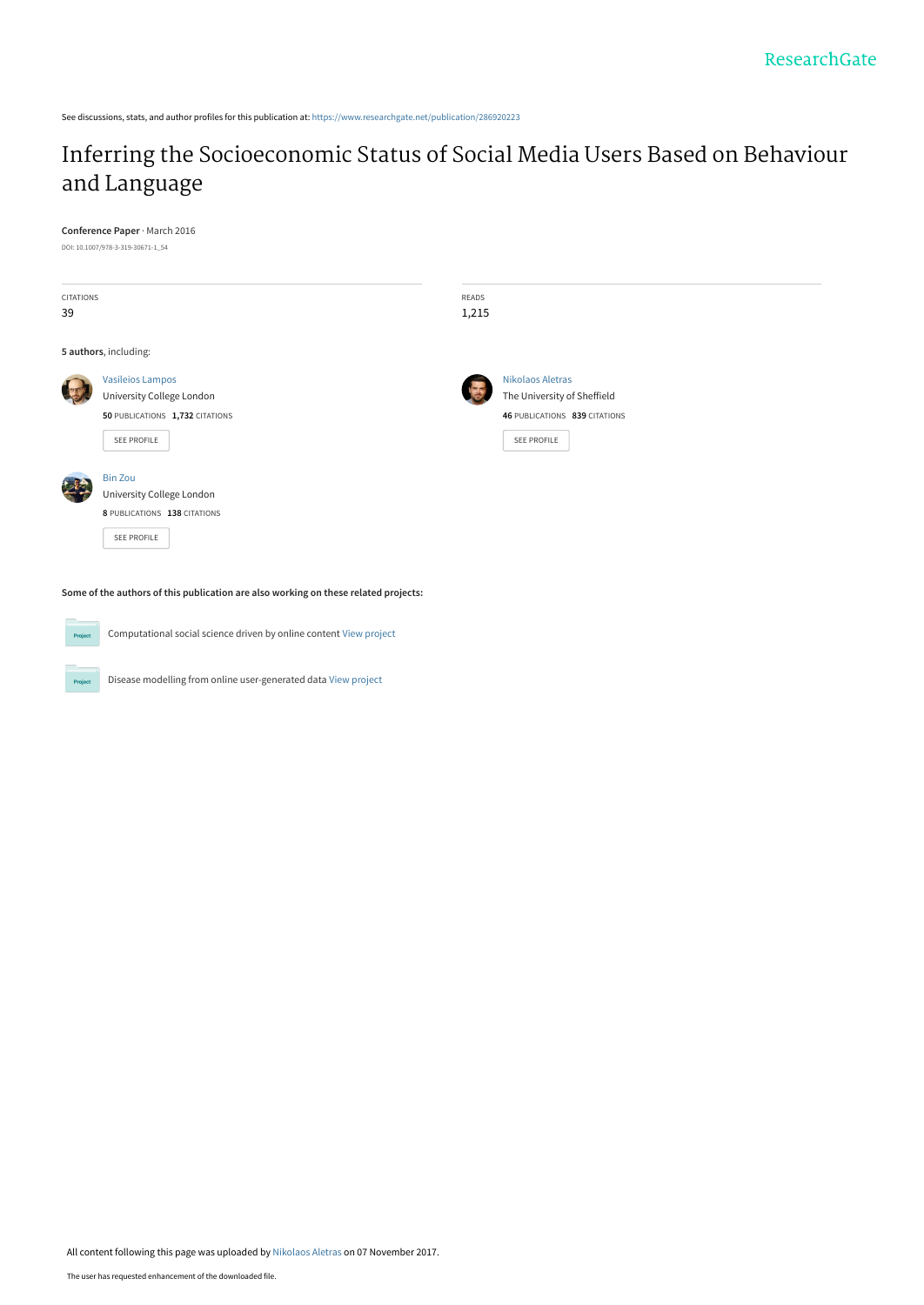## Inferring the Socioeconomic Status of Social Media Users based on Behaviour and Language

Vasileios Lampos<sup>1,\*</sup>, Nikolaos Aletras<sup>1</sup>, Jens K. Geyti<sup>1</sup>, Bin Zou<sup>1</sup>, and Ingemar J. Cox<sup>1,2</sup>

<sup>1</sup> Department of Computer Science, University College London, UK <sup>2</sup> Department of Computer Science, University of Copenhagen, Denmark ⇤v.lampos@ucl.ac.uk

Abstract. This paper presents a method to classify social media users based on their socioeconomic status. Our experiments are conducted on a curated set of Twitter profiles, where each user is represented by the posted text, topics of discussion, interactive behaviour and estimated impact on the microblogging platform. Initially, we formulate a 3-way classification task, where users are classified as having an upper, middle or lower socioeconomic status. A nonlinear, generative learning approach using a composite Gaussian Process kernel provides significantly better classification accuracy (75%) than a competitive linear alternative. By turning this task into a binary classification – upper vs. medium and lower class – the proposed classifier reaches an accuracy of 82%.

Keywords: social media; Twitter; user profiling; socioeconomic status; classification; Gaussian Process

#### 1 Introduction

*Online* information has been used in recent research to derive new or enhance our existing knowledge about the *physical* world. Some examples include the use of social media or search query logs to model financial indices [1], understand voting intentions  $[10]$  or improve disease surveillance  $[8,4,9]$ . At the same time, complementary studies have focused on characterising individual users or specific groups of them. It has been shown that user attributes, such as age [15], gender  $[2]$ , impact  $[7]$ , occupation  $[14]$  or income  $[13]$ , can be inferred from Twitter profiles. This automatic and often large-scale information extraction has commercial and research applications, from improving personalised advertisements to facilitating answers to various questions in the social sciences.

This paper presents a method for classifying social media users according to their socioeconomic status (SES). SES can be broadly defined as one's access to financial, social, cultural, and human capital resources; it also includes additional components such as parental and neighbourhood properties [3]. We focused our work on the microblogging platform of Twitter and formed a new data set of user profiles together with a SES label for each one of them. To map users to a SES, we utilised the Standard Occupation Classification (SOC)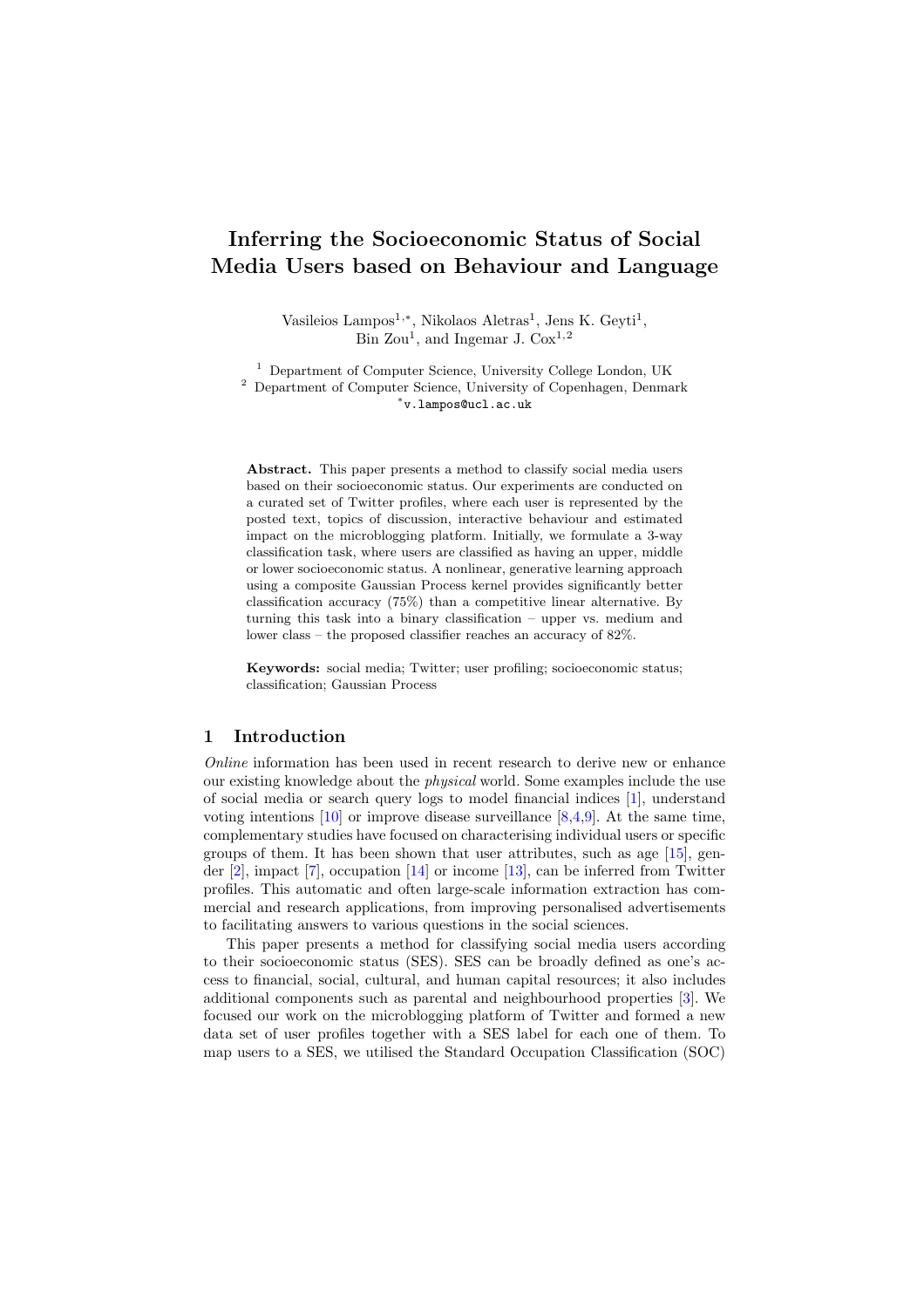hierarchy, a broad taxonomy of occupations attached to socioeconomic categorisations in conjunction with the National Statistics Socio-Economic Classification (NS-SEC) [5,17].

Users are represented by a broad set of features reflecting their behaviour and impact on the social platform. The classification task uses a nonlinear, kernelised method that can more efficiently capture the divergent feature categories. Related work has looked into different aspects of this problem, such as inferring the job category  $[14]$  or the income (as a regression task  $[13]$ ) of social media users. As with our work here, nonlinear methods showed better performance in these tasks as well. However, the previously proposed models did not jointly explore the various sets of features reported in this paper. The proposed classifier achieves a strong performance in both 3-way and binary classification scenarios.

#### 2 Data Set and Task Description

Our analysis is conducted on a set of 1*,* 342 Twitter user profiles located in the  $UK<sup>1</sup>$  and their corresponding tweets from February 1, 2014 to March 21, 2015 inclusive  $(2,082,651$  tweets in total; denoted by  $\mathcal{D}_1$ ). The user selection was performed by searching for occupation mentions in the profile description field of a pool of approximately 100*,* 000 UK Twitter users. An extensive taxonomy of occupations was obtained from the SOC hierarchy. We have manually supervised this process, removing accounts where the assigned occupation was incorrect or uncertain. Accounts that were not related to individuals (e.g. representing an organisation) were not considered.

We have also created an additional data set by randomly sampling all UK tweets posted in the same exact period as  $\mathcal{D}_1$  (159, 101, 560 tweets were sampled; denoted by  $\mathcal{D}_2$ ).  $\mathcal{D}_2$  was used to automatically compile a set of latent topics that Twitter users were communicating about.

From  $\mathcal{D}_1$ , we extracted the following five user **feature categories**:

- $c_1$ : Platform-based **behaviour** as represented by the proportion (over the total number of tweets) of retweets, mentions of, unique mentions of and replies to other user accounts.
- $c_2$ : Platform **impact** expressed by the number of accounts followed (followees), followed by (followers), times listed (bookmarked) as well as a user impact score (defined in [7]) that combines the previous metrics.
- $c_3$ : Keywords (1-grams and 2-grams) present in a user's **profile description**.
- $c_4$ : The frequency of the 1-grams present in a user's **tweets**. The frequency of a 1-gram *x* for a user *i* is defined as  $z_i = |x_i|/N_i$ , where  $N_i$  denotes the total number of tweets for *i* and  $|x_i|$  is the number of appearances of *x* in them.
- $c<sub>5</sub>$ : A frequency distribution across a set of 200 latent **topics** represented by clusters of 1-grams. The frequency of a topic  $\tau$  for a user *i* is defined as  $\tau_i = \sum_{z_i \in \tau} z_i$ , where  $z_i \in \tau$  denotes the frequency (defined above) of a 1-gram that belongs to the cluster of 1-grams (topic)  $\tau$ .

The dimensionality of user attributes  $c_3$  and  $c_4$ , after filtering out stop words and *n*-grams occurring less than two times in the data, was equal to 523 (1-grams

<sup>&</sup>lt;sup>1</sup> Inferred from the location name provided in the user profile description.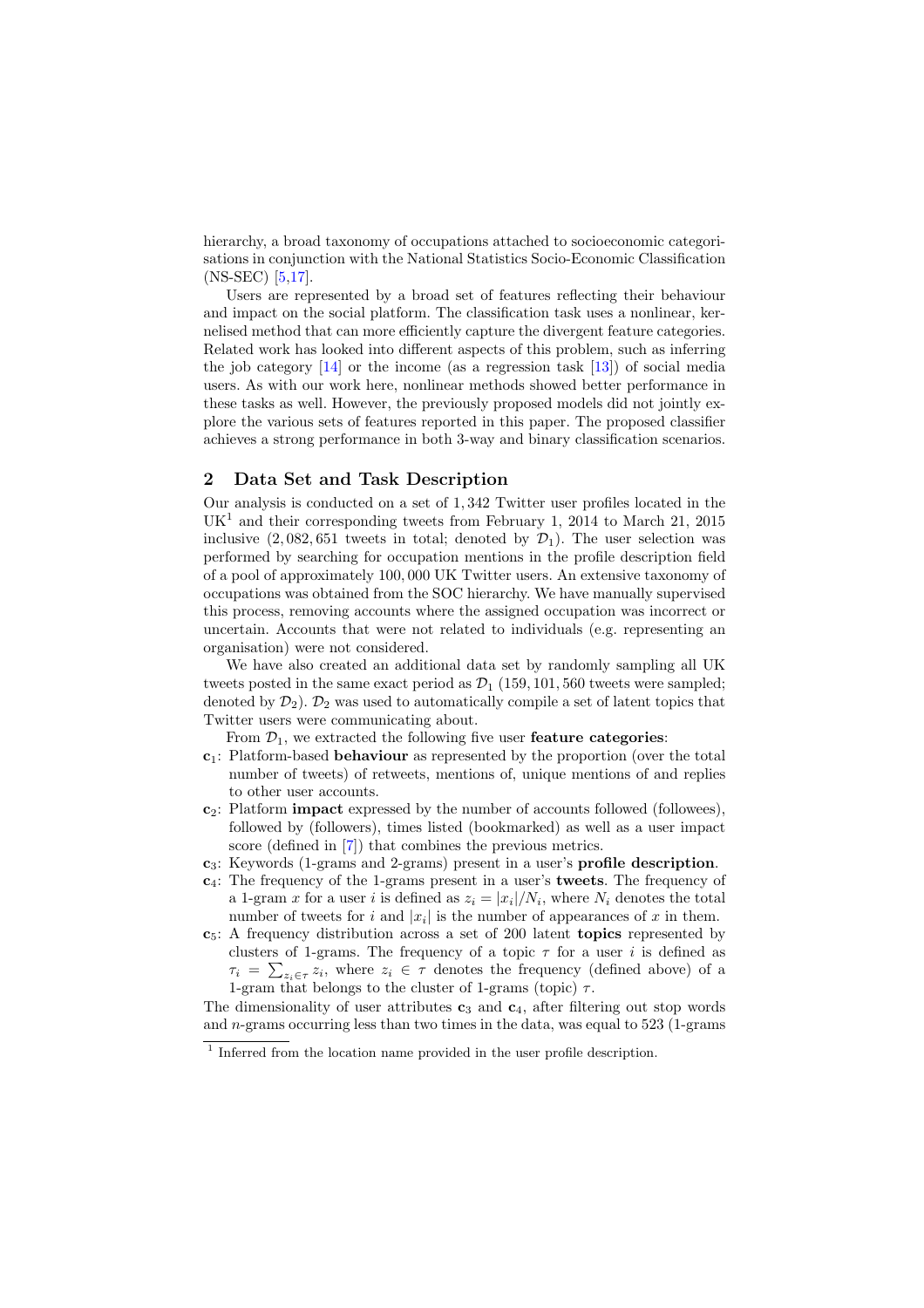| Topic          | Sample of 1-grams                                                         |  |  |
|----------------|---------------------------------------------------------------------------|--|--|
| Corporate      | $# \text{business}$ , clients, development, marketing, offices, product   |  |  |
| Education      | assignments, coursework, dissertation, essay, library, notes, studies     |  |  |
| Family         | #family, auntie, dad, family, mother, nephew, sister, uncle               |  |  |
| Internet Slang | ahahaha, awwww, hahaa, hahahaha, hmmmm, loooool, oooo, yay                |  |  |
| Politics       | $\#$ labour, $\#$ politics, $\#$ tories, conservatives, democracy, voters |  |  |
| Shopping       | #shopping, asda, bargain, customers, market, retail, shops, toys          |  |  |
| <b>Sports</b>  | $\#$ football, $\#$ winner, ball, bench, defending, footballer, goal, won |  |  |
| Summertime     | $#$ beach, $#sea$ , $#summer$ , $#sunshire$ , bbq, hot, seaside, swimming |  |  |
| Terrorism      | $\#$ jesuischarlie, cartoon, freedom, religion, shootings, terrorism      |  |  |

Table 1. 1-gram samples from a subset of the 200 latent topics (word clusters) extracted automatically from Twitter data  $(\mathcal{D}_2)$ .

plus 2-grams) and 560 (1-grams) respectively. Thus, a Twitter user in our data set is represented by a 1*,* 291-dimensional feature vector.

We applied spectral clustering  $[12]$  on  $\mathcal{D}_2$  to derive 200 (hard) clusters of 1-grams that capture a number of latent topics and linguistic expressions (e.g. 'Politics', 'Sports', 'Internet Slang'), a snapshot of which is presented in Table 1. Previous research has shown that this amount of clusters is adequate for achieving a strong performance in similar tasks [7,13,14]. We then computed the frequency of each topic in the tweets of  $\mathcal{D}_1$  as described in feature category  $c_5$ .

To obtain a SES label for each user account, we took advantage of the SOC hierarchy's characteristics [5]. In SOC, jobs are categorised based on the required skill level and specialisation. At the top level, there exist 9 general occupation groups, and the scheme breaks down to sub-categories forming a 4-level structure. The bottom of this hierarchy contains more specific job groupings (369 in total). SOC also provides a simplified mapping from these job groupings to a SES as defined by NS-SEC [17]. We used this mapping to assign an upper, middle or lower SES to each user account in our data set. This process resulted in 710, 318 and 314 users in the upper, middle and lower SES classes, respectively.<sup>2</sup>

#### 3 Classification Methods

We use a composite Gaussian Process (GP), described below, as our main method for performing classification. GPs can be defined as sets of random variables, any finite number of which have a multivariate Gaussian distribution [16]. Formally, GP methods aim to learn a function  $f : \mathbb{R}^d \to \mathbb{R}$  drawn from a GP prior given the inputs  $\mathbf{x} \in \mathbb{R}^d$ :

$$
f(\mathbf{x}) \sim \mathcal{GP}(m(\mathbf{x}), k(\mathbf{x}, \mathbf{x}'))\,,\tag{1}
$$

where  $m(\cdot)$  is the mean function (here set equal to 0) and  $k(\cdot, \cdot)$  is the covariance kernel. We apply the squared exponential (SE) kernel, also known as the

<sup>2</sup> The data set is available at http://dx.doi.org/10.6084/m9.figshare.1619703.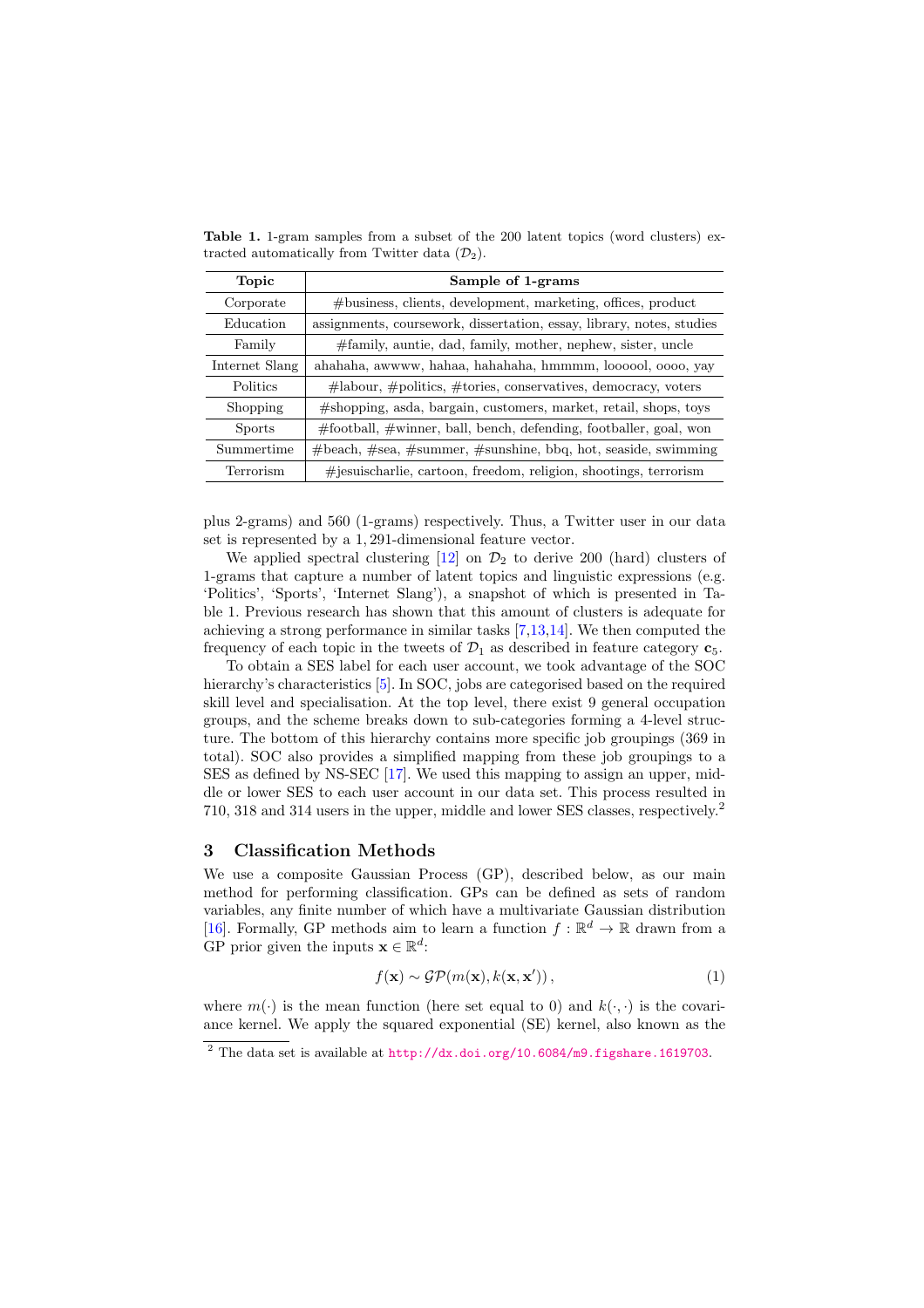Table 2. SES classification mean performance as estimated via a 10-fold cross validation of the composite GP classifier for both problem specifications. Parentheses hold the SD of the mean estimate.

| Num. of classes | Accuracy | Precision | Recall                                                                         | F-score |
|-----------------|----------|-----------|--------------------------------------------------------------------------------|---------|
|                 |          |           | $75.09\%$ $(3.28\%)$ $72.04\%$ $(4.40\%)$ $70.76\%$ $(5.65\%)$ $.714$ $(.049)$ |         |
|                 |          |           | $82.05\%$ (2.41\%) $82.20\%$ (2.39\%) $81.97\%$ (2.55\%) .821 (.025)           |         |

radial basis function (RBF), defined as  $k_{\text{SE}}(\mathbf{x}, \mathbf{x}') = \theta^2 \exp(-\|\mathbf{x} - \mathbf{x}'\|_2^2/(2\ell^2)),$ where  $\theta^2$  is a constant that describes the overall level of variance and  $\ell$  is referred to as the characteristic length-scale parameter. Note that  $\ell$  is inversely proportional to the predictive relevancy of  $x$  (high values indicate a low degree of relevance). Binary classification using GPs 'squashes' the real valued latent function  $f(\mathbf{x})$  output through a logistic function:  $\pi(\mathbf{x}) \triangleq P(y = 1|\mathbf{x}) = \sigma(f(\mathbf{x}))$ in a similar way to logistic regression classification. In binary classification, the distribution over the latent  $f_*$  is combined with the logistic function to produce the prediction  $\bar{\pi}_* = \int \sigma(f_*)P(f_*|\mathbf{x}, \mathbf{y}, x_*) df_*$ . The posterior formulation has a non-Gaussian likelihood and thus, the model parameters can only be estimated. For this purpose we use the Laplace approximation [16,18].

Based on the property that the sum of covariance functions is also a valid covariance function  $[16]$ , we model the different user feature categories with a different SE kernel. The final covariance function, therefore, becomes

$$
k(\mathbf{x}, \mathbf{x}') = \left(\sum_{n=1}^{C} k_{\text{SE}}(\mathbf{c}_n, \mathbf{c}'_n)\right) + k_{\text{N}}(\mathbf{x}, \mathbf{x}'),\tag{2}
$$

where  $\mathbf{c}_n$  is used to express the features of each category, i.e.,  $\mathbf{x} = {\mathbf{c}_1, \ldots, \mathbf{c}_C}$ *C* is equal to the number of feature categories (in our experimental setup,  $C = 5$ ) and  $k_N(\mathbf{x}, \mathbf{x}') = \theta_N^2 \times \delta(\mathbf{x}, \mathbf{x}')$  models noise ( $\delta$  being a Kronecker delta function). Similar GP kernel formulations have been applied for text regression tasks  $[7,9,11]$  as a way of capturing groupings of the feature space more effectively.

Although related work has indicated the superiority of nonlinear approaches in similar multimodal tasks [7,14], we also estimate a performance baseline using a linear method. Given the high dimensionality of our task, we apply logistic regression with elastic net regularisation [6] for this purpose. As both classification techniques can address binary tasks, we adopt the one–vs.–all strategy for conducting an inference.

#### 4 Experimental Results

We assess the performance of the proposed classifiers via a stratified 10-fold cross validation. Each fold contains a random 10% sample of the users from each of the three socioeconomic statuses. To train the classifier on a balanced data set, during training we over-sample the two less dominant classes (middle and lower), so that they match the size of the one with the greatest representation (upper). We have also tested the performance of a binary classifier, where the middle and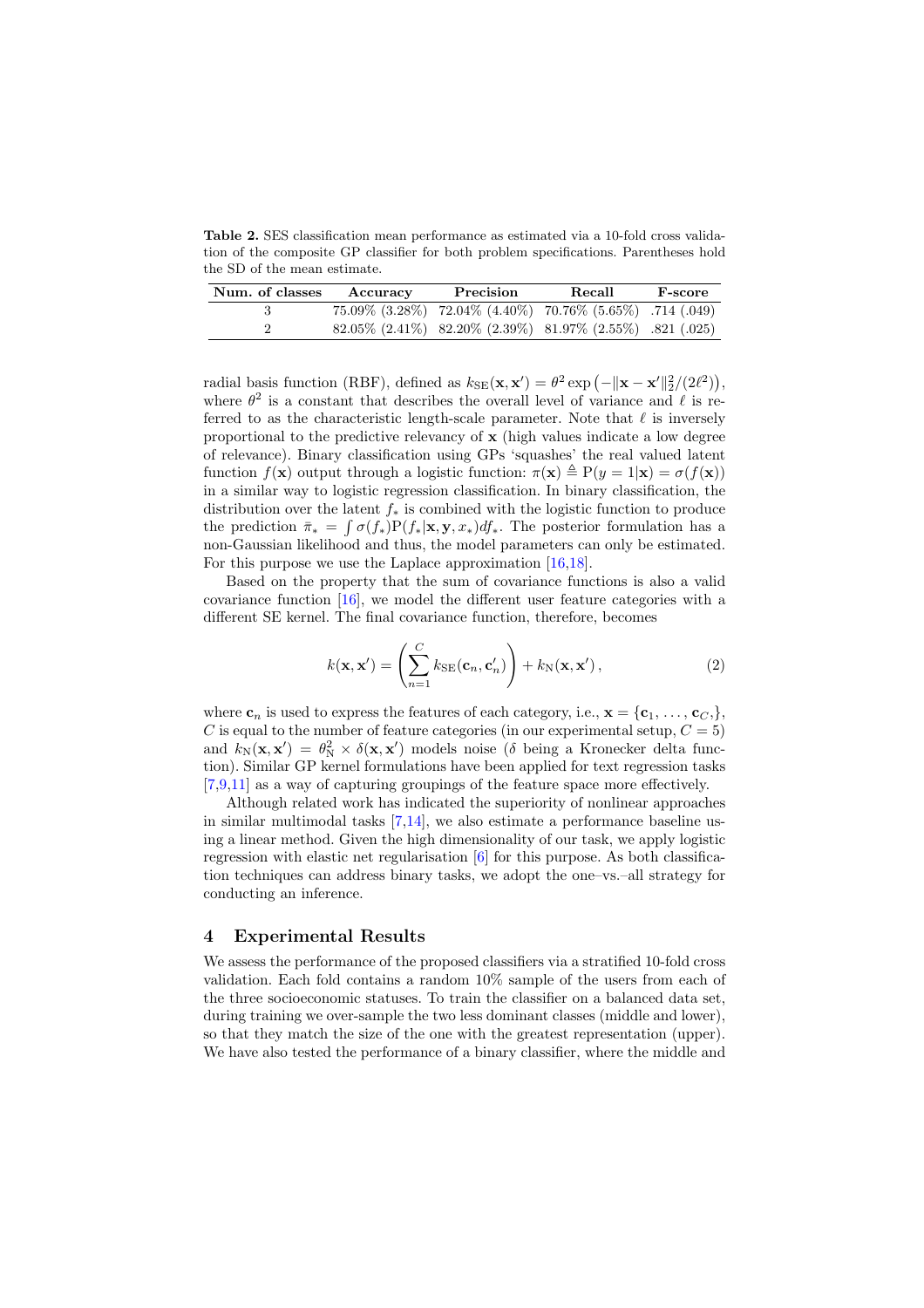

Fig. 1. The cumulative confusion matrices for the 3-way (left) and binary (right) classification tasks. Columns contain the Target class labels and rows the Output ones. The row and column extensions respectively specify the Precision and Recall per class. The numeric identifiers (1–3) are in descending SES order (upper to lower).

lower classes are merged. The cumulative confusion matrices (all data from the 10 folds) for both classification scenarios and the GP-based classifier are presented in Fig. 1. Table 2 holds the respective mean performance metrics. The mean accuracy of the 3-way classification obtained by the GP model is equal to 75*.*09%  $(SD = 3.28\%)$ . The regularised logistic regression model yielded a mean accuracy of  $72.01\%$  (SD =  $2.45\%$ ). A two sample *t*-test concluded that the 3.08% difference between these mean performances is statistically significant  $(p = 0.029)$ . The precision and recall per class are reported in the row and column extensions of the confusion matrices respectively. It is evident that it is more dicult to correctly classify users from the middle class (lowest precision and recall). The binary classifier is able to create a much better class separation, achieving a mean accuracy of  $82.05\%$  (SD =  $2.41\%$ ) with fairly balanced precision and recall among the classes.

Looking at the occupation titles of the users, where false negatives occurred in the 3-way classification, we identified the following jobs as the most error-prone: 'sports players' for the upper class, 'photographers', 'broadcasting equipment operators', 'product/clothing designers' for the middle class, 'fitness instructors' and 'bar staff' for the lower class. Further investigation is needed to fully understand the nature of these errors. However, we note that SES is influenced by many factors, including income, education and occupation. In contrast, our classifier does not explicitly consider either income or education, and this may limit accuracy.

### 5 Conclusions and Future Work

We have presented the first approach for inferring the socioeconomic status of a social media user based on content (text, topics) and behaviour (interaction, impact). As in previous case studies [7,14], the multimodal feature space favoured a nonlinear classifier. Our method yielded an accuracy of 75% and 82% for the 3-way and binary classification scenarios respectively. The absence of a definitive gold standard for training and evaluating, i.e. a confirmed SES that represents